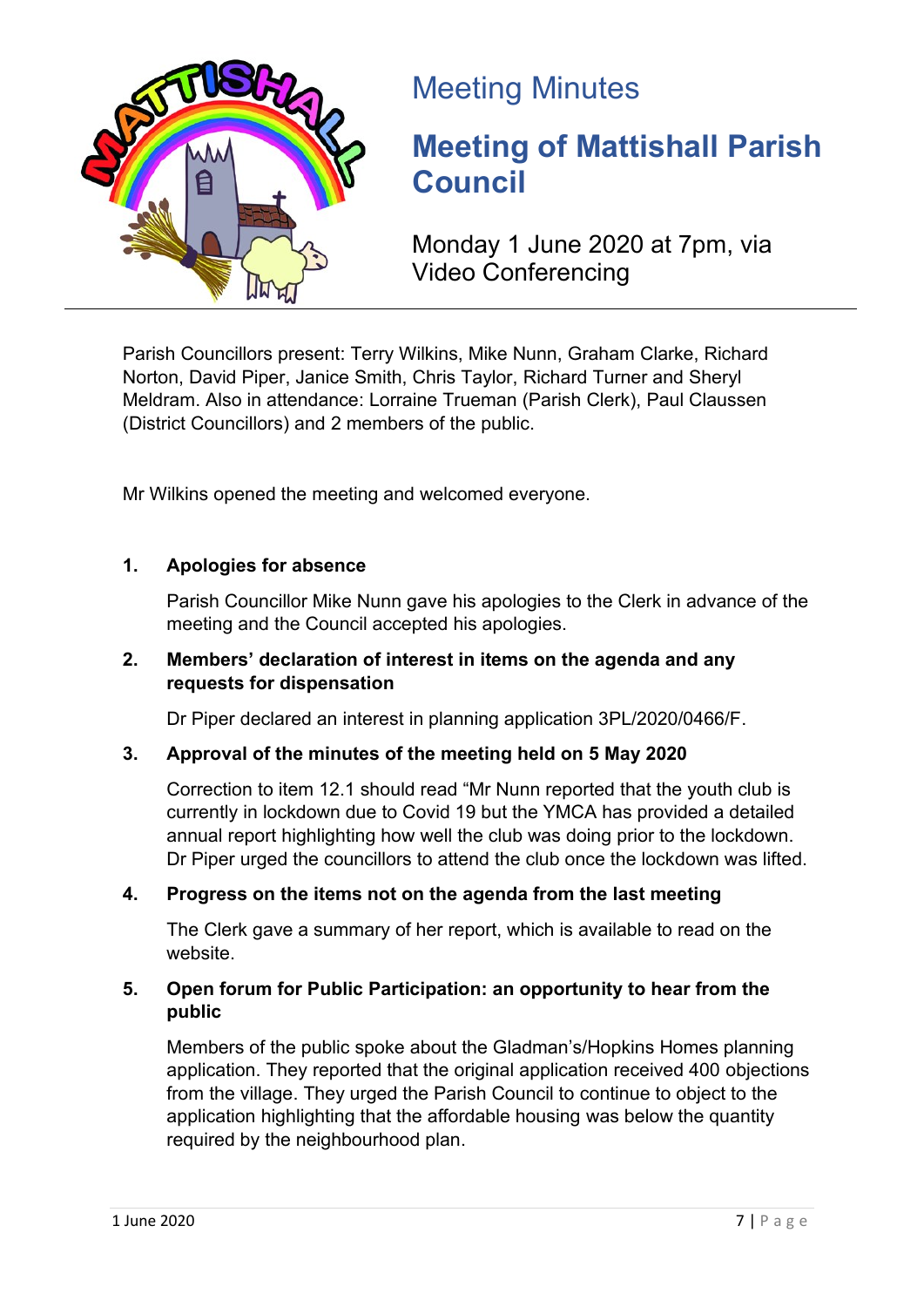#### **6. Planning matters**

#### **6.1. Results of applications (decisions taken by Breckland Council)**

3PL/2019/1295/F – Land at South Green Mattishall. Amended scheme - conversion and extension of existing building on site to dwelling with new garage/cart shed: Approved.

3PL/2020/0387/HOU – Welgate House, Welgate. Two Storey and Single Storey Extensions to Rear: Approved.

## **6.2. Planning application comments sent to Breckland Council prior to June meeting**

3PL/2019/0849/D – Poplar Farm, 41 South Green. A number of holders of older permissions are seeking to modify these to take account of policies of the recently adopted Local Plan. Therefore, if this is the accepted procedure this application must be considered against the policies of that Plan. The Neighbourhood plan policies also have to be complied with.

It does not comply with Policy HOU07, or policy HOU3 of the Neighbourhood plan, in respect of the provision of affordable housing.

No provision has been made for the local community under policy INF 02.

The parish already meets it's minimum allocation of housing to 2036 without the dwellings in this application: Objection.

#### **6.3. Report and recommendations on planning applications from the Neighbourhood Plan delivery and monitoring group on new applications:**

- 29 South Green - Proposed two storey side extension with front and rear dormer windows. Re-roofing and new porch to front. Demolition of existing garage, erection of single storey extension forming enlarged lounge and kitchen, new annex and garage. The Parish Council does not have any objection to the amendment.

3PL/2020/0462/F – Land South of Dereham Road - Erection of 50 residential dwellings with associated infrastructure. The Neighbourhood Plan Delivery and Monitoring Group to provide commentary.

3PL/2020/0466/F – Land East of Summer Meadows, Mill Road – Change of use of land to use as a gypsy caravan site, including the stationing of 7 caravans for residential purposes, together with the laying of hardstanding. The Neighbourhood Plan Delivery and Monitoring Group to provide commentary.

The members of the public left the meeting.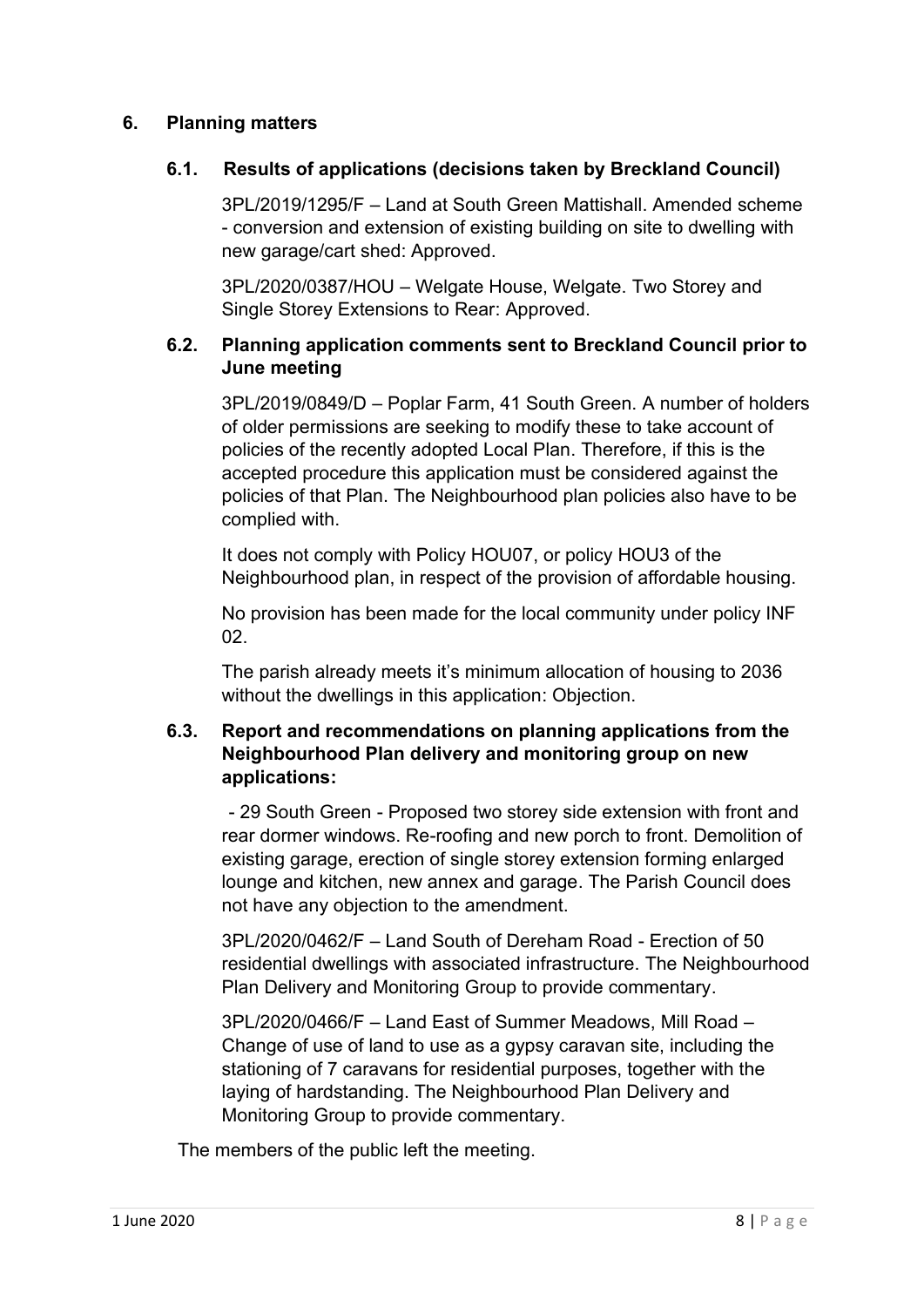#### **7. Repairs and maintenance**

#### **7.1. Update on Churchyard wall repair quote**

Two quotes have now been received. The Council **RESOLVED** that these would share these with the Diocese.

#### **7.2. Discuss repairs to the playground**

The Council agreed that Mr Wilkins and Mr Clarke will fix the new anchor and install the replacement chains.

## **7.3. Discuss repairs to churchyard wooden gate (opposite chip shop) and gate posts on Dereham road**

The Council agreed that the gardener would be asked to quote for the work required.

#### **7.4. Discuss maintenance of cemetery**

Complaints had been received about the condition of the cemetery. Due to the lockdown the gardener had started late this year but was now beginning to make progress. A local resident had taken it upon themselves to replace some of the rotting posts supporting the roses. The Council agreed to contact an arborist and the cemetery working group would complete a risk assessment.

#### **8. VJ Day**

There has been no confirmation from the government that this can go ahead. The Council agreed that they should not start to invest financially and to wait until the July meeting before making any decisions.

#### **9. Dog Bins**

## **9.1. Update on new bin at Orchard Road/Dereham Road junction**

Mr Wilkins had contacted the nearest resident who was adamant that they do not want it in the suggested position. The Council agreed that the green opposite would be considered and Mr Wilkins would try to make contact with the nearest homeowner.

#### **9.2. Discuss damaged bin at Welgate/Thynne's Lane junction**

The Parish Council believe that the bin is still serviceable, but Mr Wilkins agreed to clean the bin to improve the appearance.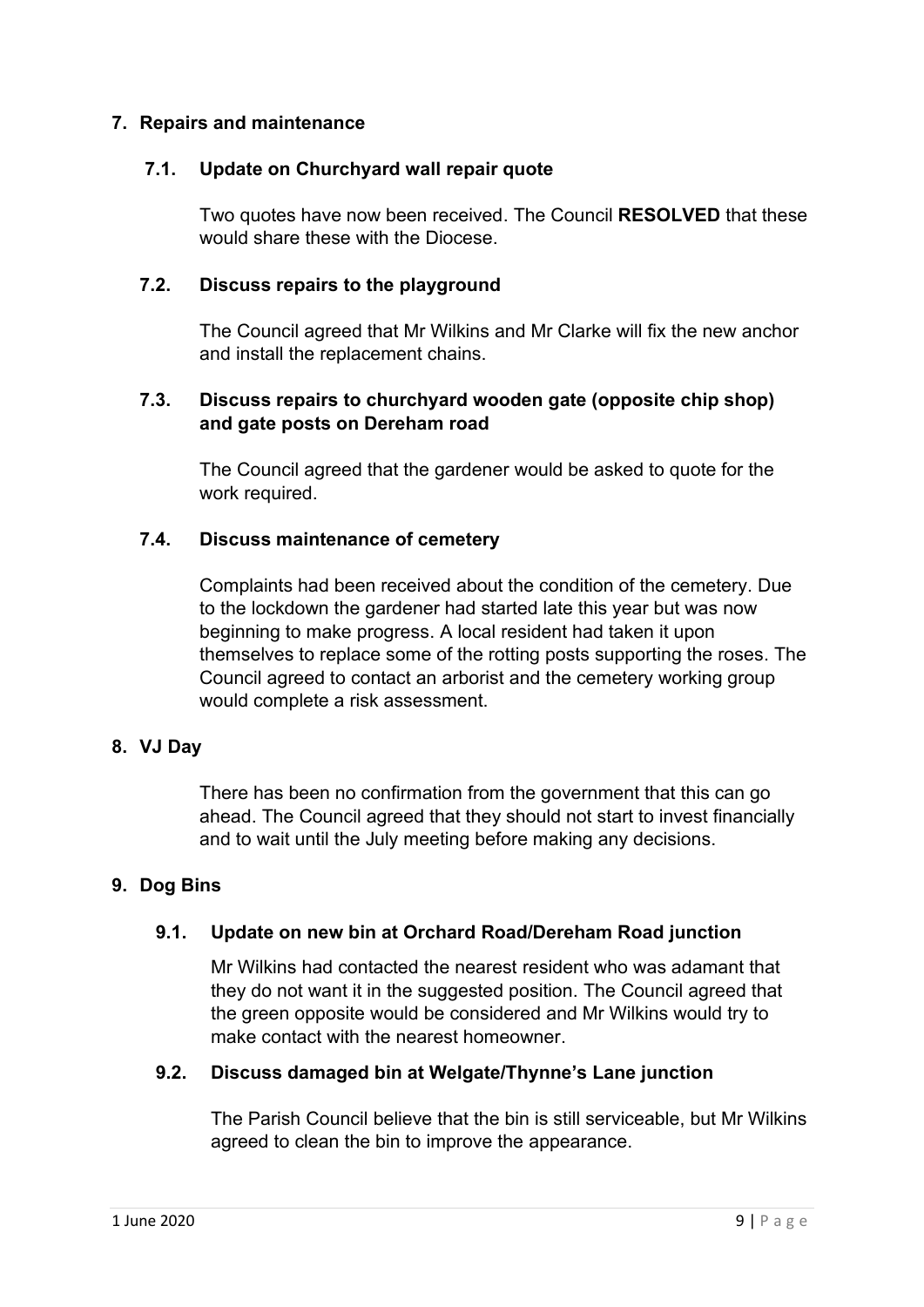#### **10.Discuss action to be taken with 2 assets**

#### **10.1. Printer**

The Council **RESOLVED** that the printer was not economically viable to repair, and it should be donated to the Wayland Men's Shed. Current printing will be done by the Clerk using her personal printer and she will be reimbursed for any ink purchased.

#### **10.2. Laptop**

The Council **RESOLVED** to offer the laptop to the Ms Cantera (the previous Clerk) at a cost of £150 with no warranty.

#### **11. Discuss training for councillors**

The Council **RESOLVED** that the parish council would pay for Ms Meldram to attend an "induction for clerks and councillors" course at a cost of £40.

#### **12. Discuss the reopening of the playground**

The Council agreed that repairs mentioned in item 7.2 and a weekly inspection must be completed before the playground can reopen. If a meeting is not due to be held between the government announcing the reopening and the re-opening date the Parish Council may still reopen the playground if they believe they can do so safely. This will be agreed over email and reported at the following meeting.

#### **13.Finance**

## **13.1. To approve the payments list**

The Council **RESOLVED** to approve the payments list.

#### **13.2. To discuss renewal of Zoom subscription**

The Council agreed to renew the monthly Zoom subscription while they are unable to meet face to face.

#### **14.Correspondence**

The Council RESOLVED to join the Mobile library scheme and to donate £250 to Marie Curie.